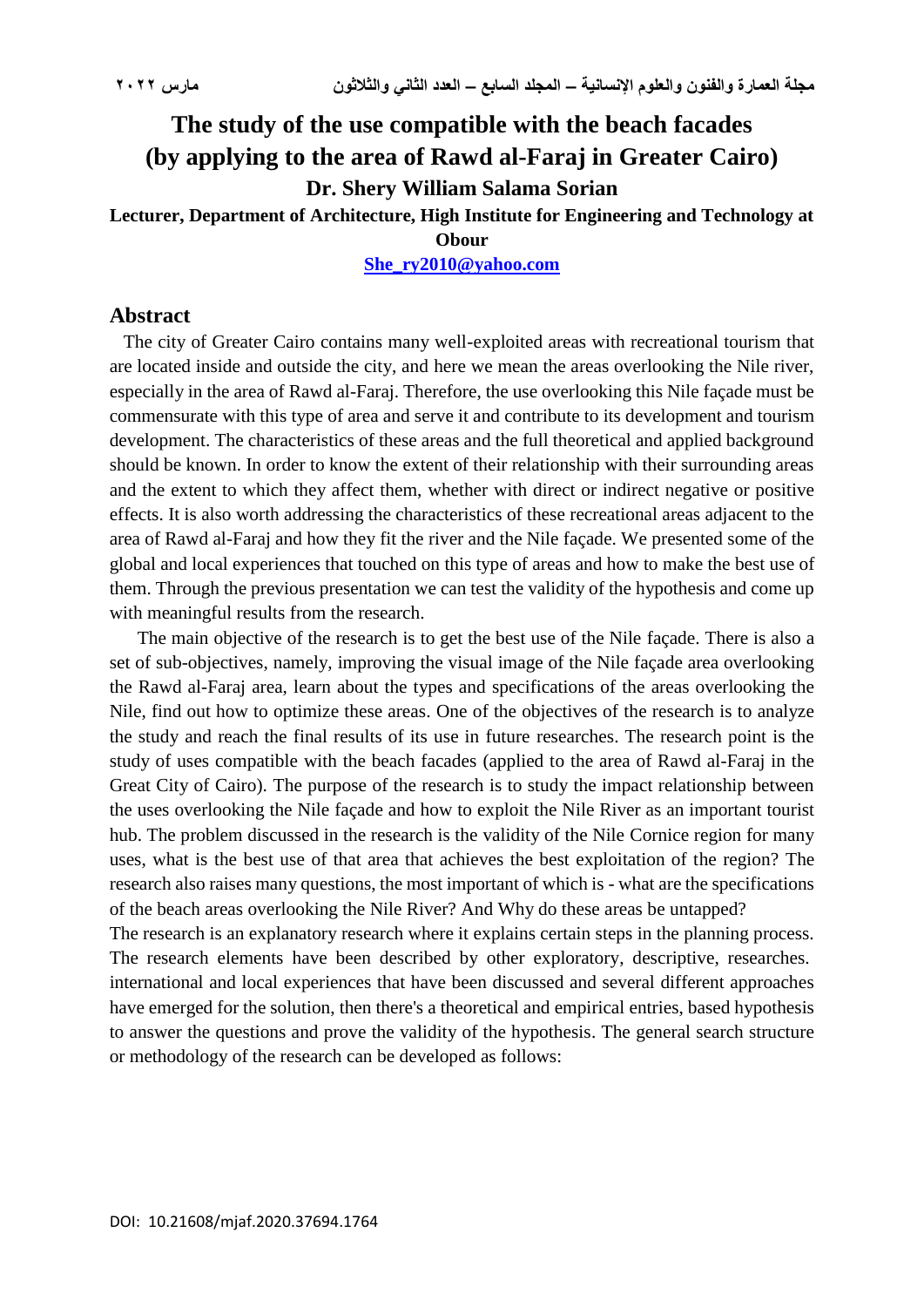

## **literature review**

Waterfronts can be classified into a set of classifications that depend on the uses of these facades, which are as follows:

- Cultural waterfronts which include (artistic activities - culture - educational institutions).

- Natural or environmental waterfronts which include: (coastal line conservation areas reserves - beaches) .

- Historic waterfronts which include (historical areas - archaeological buildings - sound and light - lighthouse - and some models of ancient ports).

- Mixed-use waterfronts include (projects of various activities such as: - residential administrative commercial and where the public spaces are multi-activity).

- Recreational waterfronts and includes (parks and tourist trails - open areas- water sports rowing places - fishing piers).

- Industrial waterfronts which include (heavy industries - fish farms - repair boats - arsenals – ports) .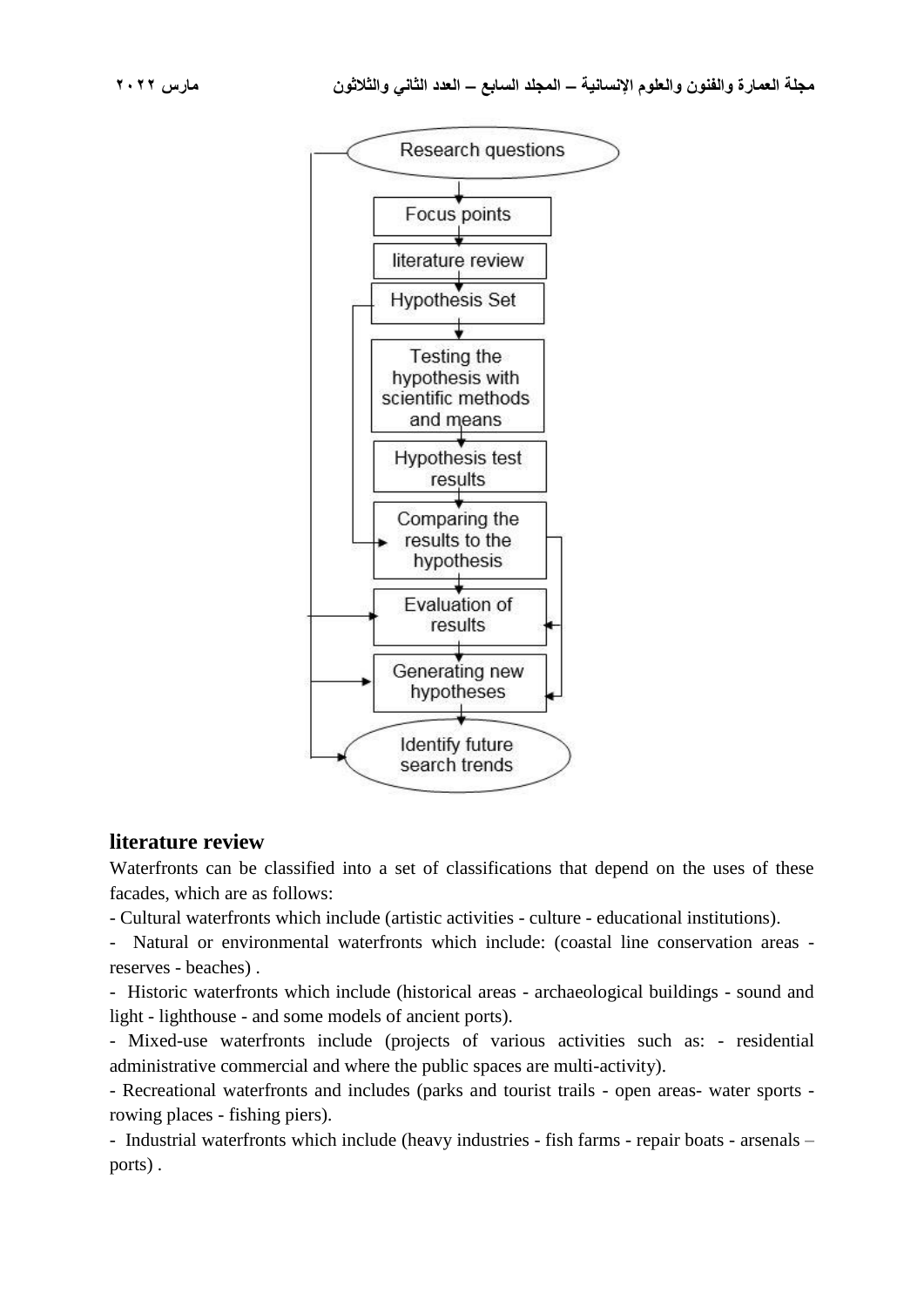## **The redevelopment of waterfronts is of particular importance and has several factors:**

- Movement of interest and historical preservation.
- Continued and growing interest in the redevelopment of downtown areas.
- Increased environmental awareness and attention to water bodies and cleanliness.
- The technological revolution that emerged after world war.
- Increased government interest in the theory of urban upgrading and renovation.

## **International theoretical studies for the development of recreational river shores:**

The Theoretical Study by Claire Gunn 1995:

## Summary of the study:

The study began with a presentation of a set of analyses on the use and development of coastal areas, in which it is clear that the region is divided into sectors which are different from each other on the one hand, and those sectors are as follows:

- Shallow water area: A mid-depth water area with aquatic life and coral reefs that is qualified for marine sports, diving and fishing.

- Beach area: The shallow water area, which is usually used for swimming and recreation, is characterized by visual contact that has an important visual effect.

- Camp grounds and activities: This sector is usually allocated to camps, sports venues, cafeterias and beach clubs.

-The area of tourist facilities: where tourist places and hotels are concentrated.

 The use of seaports and river transport in the river has led to a conflict with tourism uses, especially when the two are converging and even sharing entrances and marinas, hence the idea of complete separation, usually creating an open area and a public park. Through differences of levels and flood protection, terraces have also been proposed in the downtown area to make the most of the river views and attention to the open and green areas of the site. It also opened the visual axes and it was taken care not to obstruct the afforestation or any element of the coordination of the site areas of vision and visual axes, both for pedestrians and for vehicles.

 In his theory, Claire explained the uses that could overlook the waterway and be suitable for it, which is as follows:

- 
- Restaurants, clubs, boutiques.  $\blacksquare$  Commercial areas.
- Invisible parking area.  $\blacksquare$  Areas of wooded slopes.
- Convention Hall.  **Terraced open areas.** 
	-
	-
- 

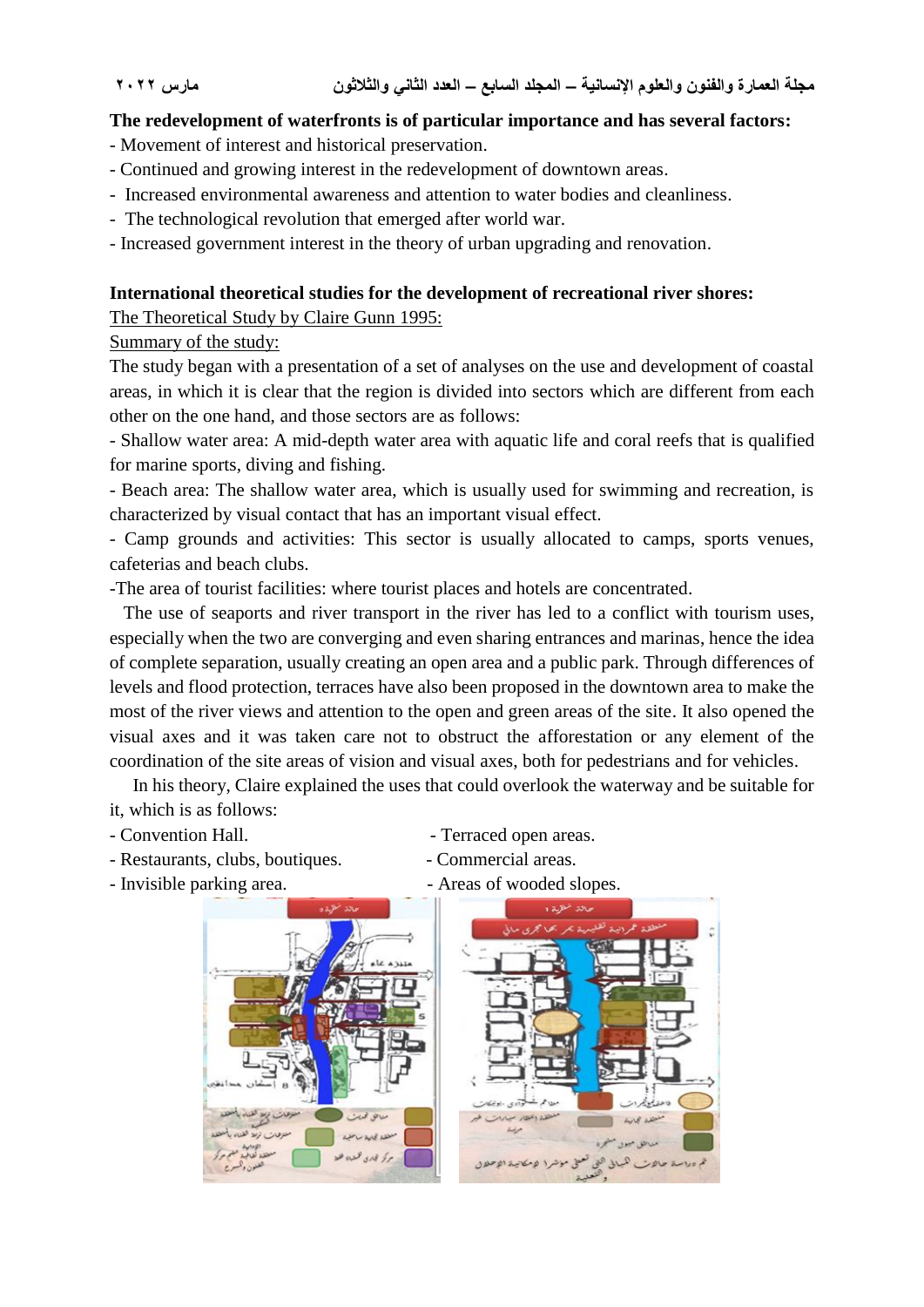## **Lessons learned from the study:**

- Interest in preliminary studies so that the decision-making involves an integrated group of specialists including the architect and urban and environmental coordinator.

- Putting visual studies in the list of important projects.

- Work to open water ranges as much as possible for public uses and not limit them to private uses.

- Attention to service through roads parallel to the waterway and parking.

## **Examples of International experiences for the development of recreational waterfronts**:

The development plan of kotching – Sarawak River – Malays

Summary and results of the study:

- Attention has been paid to the development of dilapidated areas and to give a touch of beauty.

- Maintaining buildings and full awareness of the designer and the accuracy of studies in the field of waterfront development.

- Attention to the popular heritage in the development of the region in terms of popularization.

- Attention to simple operational details such as floor types, and detailed work to come up with the best river coast path.

- Attention to the opening of visual and kinetic axes, and to connect the general fabric of the city to the river area.

- To be concerned about turning the area into a public area and not allowing any private entity to invest.

Bicentennial commons at sawyer point – Cincinnati – Ohio River: -

Summary and results of the study:

- The importance of integrating projects that are built on waterfronts to meet the needs of the largest population.

- Popular participation and conscious management are key factors for the success of the project.

- Developing the general taste and upgrading the concepts of beauty and artistic perception among the citizens.

- Take care of human gatherings and find open spaces that can accommodate them, such as squares and open areas.

- Use the beach path to educate and teach visitors things about the river they live on.

- Pay attention to details such as placing signs and maps in special places to make it easier for visitors.

- Choose the places of the lampposts and seating areas and choose their forms to suit the general nature of the project.

## **Applied study:**

.

After presenting theoretical studies and studies of previous global experiments and analysis and applying the findings to the study area, we find that the shape of the area after the application will be as follows: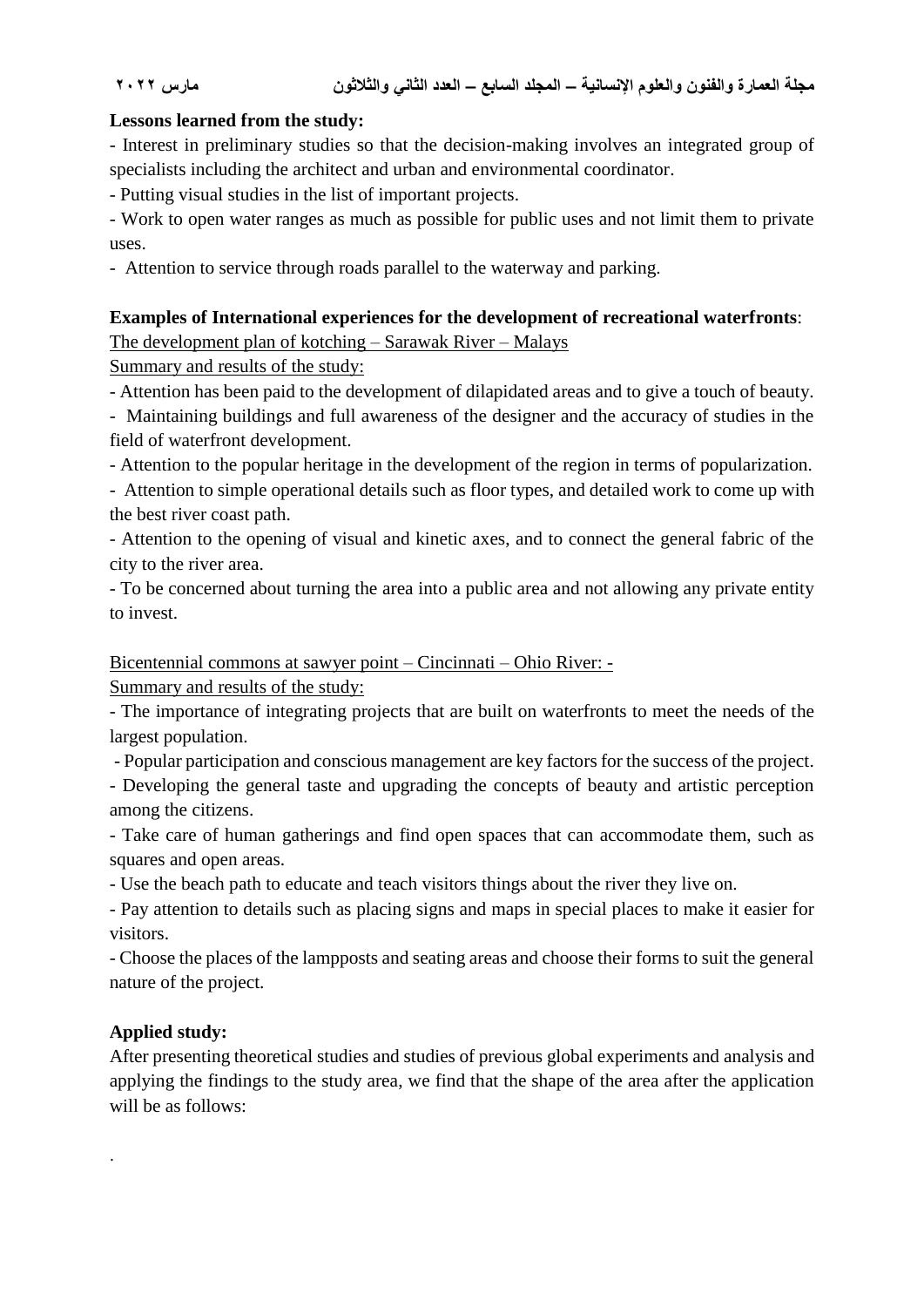

## **Objectives and conclusions drawn:**

The general objectives learned:

Targets on the level of land use and open areas

- Increase the area of open areas and public recreation along the river.
- Connecting recreational areas and parks along the river.
- Work to gradually remove unwanted uses.

## Traffic and transport network goals

- Develop visual and motor hubs and increase the connection to the river area and its water facades.

- Work to create a public river front for the population that is easily accessible.
- Working on the connection of the transverse axes, which are vertical on the riverbed.
- Finding solutions to the problems of service and waiting.

Objectives at the level of urban and architectural design

-To illustrate the impact of the river on the general mental image of the city.

- Exploiting the physical spaces on the river and the beach areas for longer periods of time throughout the day.

- Identify and categorize the distinctive signs on the beach area.

## Environmental design and landscape design goals

- Maximize the use of the river and its banks.
- Maintaining sensitive resources in the waterfront area.
- Preserving both the ecological natural heritage and the built heritage.

## **Abstract methodology**

The following points are converted to outline anyone interested in the studies and analysis of waterfronts and beach areas:

- The first stage is the stage of exploratory studies and research.

- The second phase is the development of general and private objectives and the development of strategies related to the region.

- The third stage is the current situation studies and field survey as well as analytical studies.

- The fourth stage is the phase of reconciling the objectives and strategies of the beach area.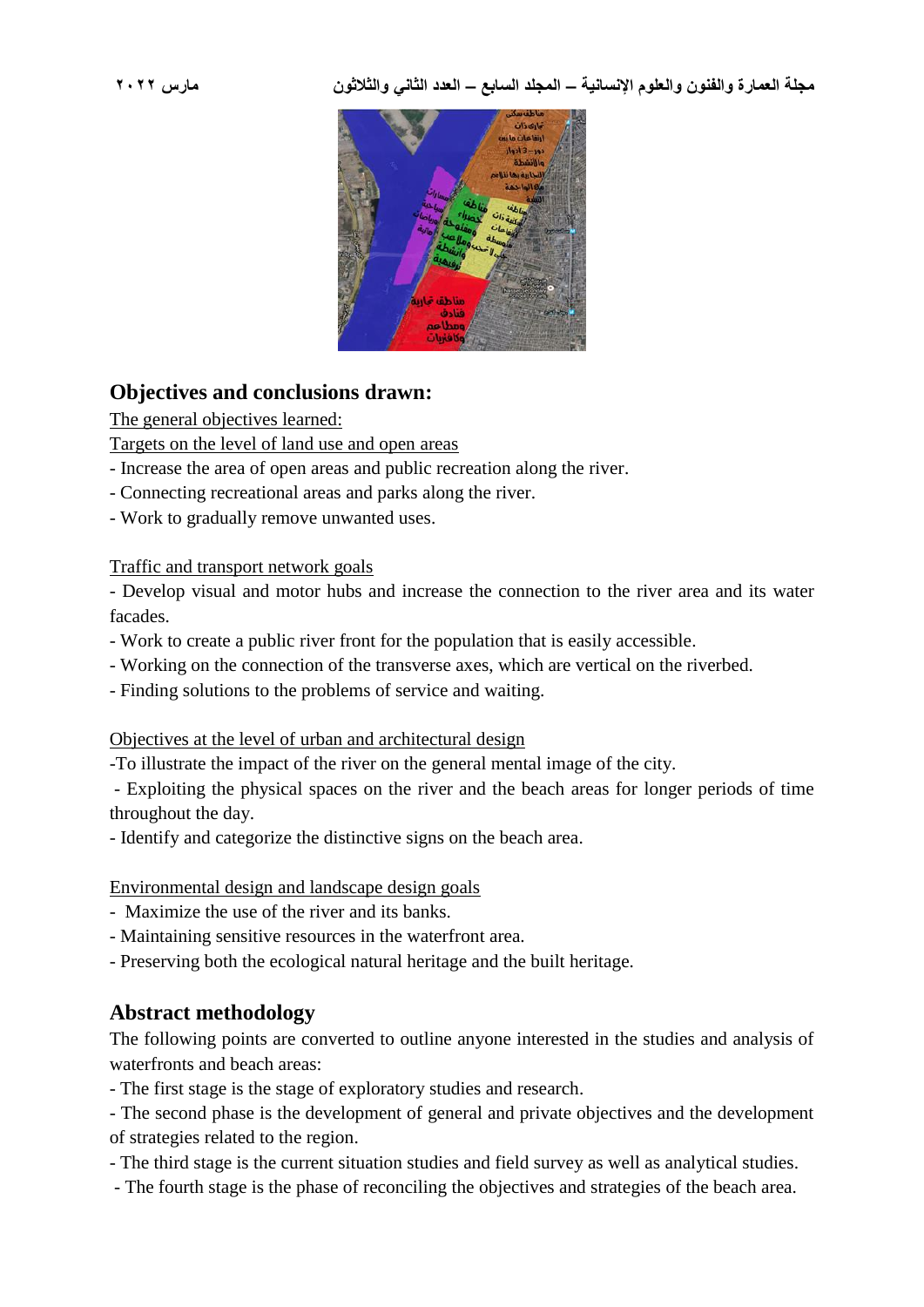- The fifth stage is the diagnosis and identification of problems and the possibilities.

- The sixth stage is to prepare and evaluate alternatives and then put these alternatives to citizens and specialists.

- The seventh stage is the formulation of the final vision and the development of detailed proposals.

- The eighth stage is the implementation phase.

- The ninth and final phase, which is successive and monitored implementation, helps to solve the implementation problems.

## **The principles learned**

Principle of the level of land use and open areas:

-Increasing the area of recreational and open areas along the river.

- Make lists of desired uses at the river level.
- Taking into account the environmental impact of industrial projects and ports.
- Connecting all recreational projects and parks on the river.

## Principle of the mobility and transport network level:

- Continuity of the river shoreline.
- Maintain the local character.
- Make up and down paths on the flat river.
- Riverside roads to serve the communities overlooking it.

## **Principles at the level of urban and architectural design**

- Avoid buildings that are obstructed or visually impaired.
- Study of night lighting elements of the beach path.
- Designing squares and spaces.
- Taking into account the preservation of the city's overall character.

## **Principles on environmental design and landscape**

- Reduce the solids used in flooring.
- Do not impair vision with dense plants.
- Too many shading trees.
- Use of rocks and local materials in the bank format.
- Allowing areas of open river areas for wildlife.